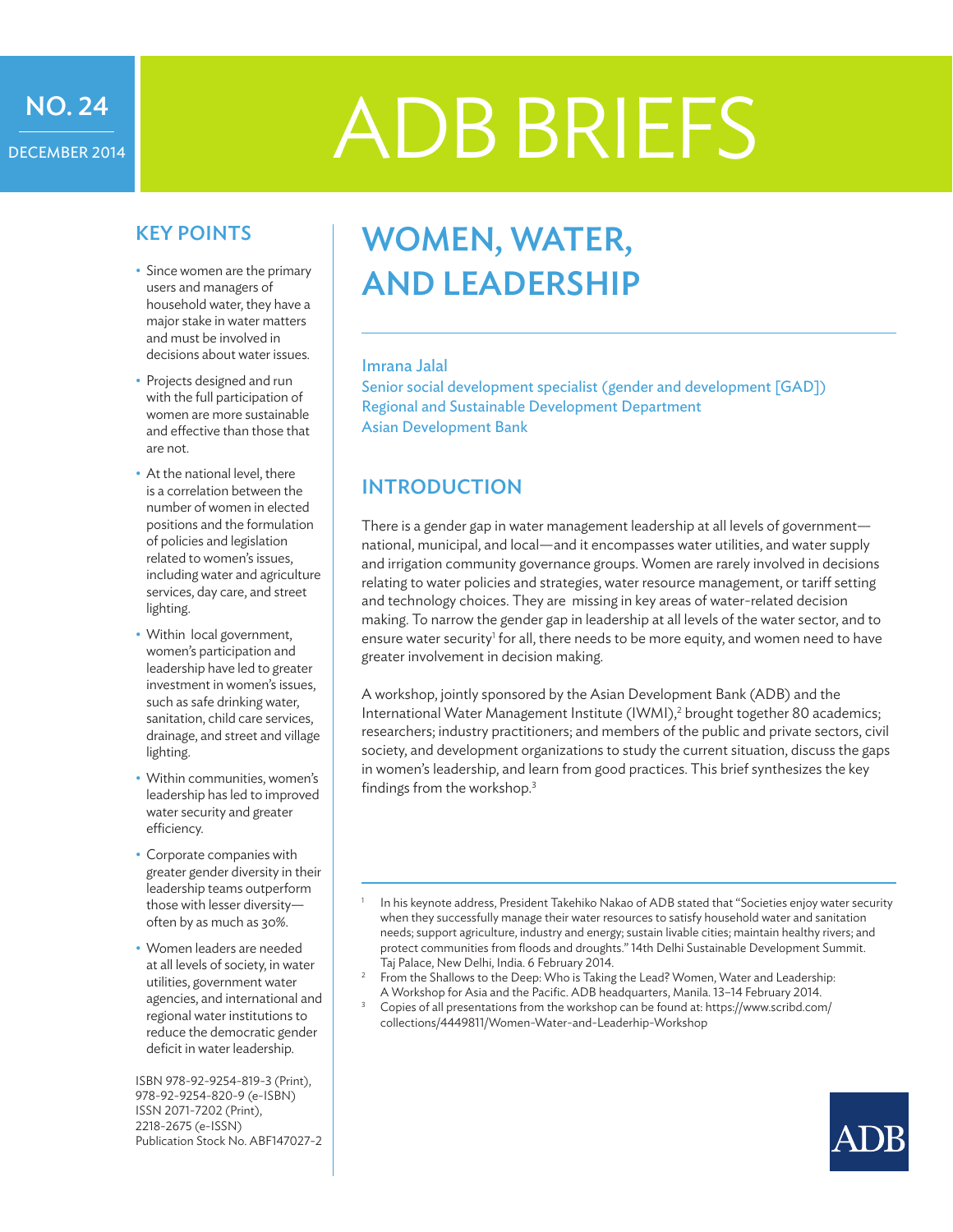# WHY WOMEN'S PARTICIPATION IN THE WATER SECTOR MATTERS

Women and water are inseparable. In most developing countries, water is "women's business." Women and girls fetch, carry, store, and manage household water. They have intimate knowledge of water sources, water quality, and daily household water requirements. Hence, women have a major stake in water matters and must be part of any decision about water issues.

Women and girls spend an estimated 152–200 million hours a day collecting water, yet they are frequently shut out of decisions relating to water.<sup>4</sup> In Asia, women and children walk an average of 6 kilometers for water.5 Surveys from 45 developing countries show that women and children bear the primary responsibility for water collection in most households (76%).

In some places, women can spend up to 5 hours a day collecting fuel for energy and water, and up to 4 hours preparing food.<sup>6</sup> The resulting time poverty can deprive them of an incomegenerating job, the ability to care for family members, or time to attend school.7 The economic cost of women's unpaid work as water collectors is enormous, with the figure for India alone equivalent to a national loss of income of about \$160 million.8

Women are the primary promoters of home and communitybased sanitation. They influence decisions in the home, manage household budgets to accommodate sanitation needs, and educate the community on the value of proper sanitation, and yet they are inadequately represented in high-level planning and decision making about sanitation. Likewise, women farmers and cultivators need to be involved in irrigation decision making, especially with the increasing out-migration of males and the resulting feminization of agriculture. Women are often left out of key irrigation management decisions since they are not landowners—a prerequisite for membership of irrigation water user groups.<sup>9</sup>

Water projects designed and implemented with the full participation of women are more sustainable and effective than those without. For example, a study by the World Bank and the International Red Cross (IRC) International Water and Sanitation Centre, of community water and sanitation projects in 88 communities, found that projects designed and run with the full participation of women are more sustainable.10

A further study by the Inter-agency Task Force on Gender and Water shows that when women are trained to contribute to asset management there is greater sustainability of assets due to improved operation and maintenance.<sup>11</sup> Similarly, some ADBsupported projects designed to increase women's decision making in community-based organizations (CBOs), such as water user associations, farmer groups, self-help groups, and sanitation committees, have led to improvements in community water infrastructure, water supply, and sanitation.<sup>12</sup> Many studies also demonstrate that reducing the water-collecting burdens of girls and women can lead, for example, to a 20% increase in school attendance within 4 years, and a 50%–90% reduction in women's time poverty.<sup>13</sup>

# WHY WOMEN'S LEADERSHIP MATTERS

Women's leadership in the water sector matters since, as noted above, water is "women's business" and critical to the performance of their productive and reproductive roles. The form that their leadership takes, however, is critical and it can only be effective if women are empowered to shape and influence change. Leadership is not about appointing women to token positions, but truly enabling them to influence decision making for the benefit of women, as well as men. The overall purpose of leadership is to influence others, and to ensure that the allocation of resources benefit people and advance development. Yet at present women often lack social and political power, and are systematically excluded and marginalized from decision-making processes.<sup>14</sup>

- <sup>4</sup> World Health Organization and United Nations Children's Fund (WHO & UNICEF) Joint Monitoring Programme (JMP) for Water Supply and Sanitation. 2010. Progress on Sanitation and Drinking-Water, 2010 Update. Geneva: WHO & UNICEF; G. Hutton and L. Haller. 2004. Evaluation of the Costs and Benefits of Water and Sanitation Improvements at the Global Level. Geneva: WHO; Water.org. Water Facts: Women. http://water.org/water-crisis/water-facts/women/
- <sup>5</sup> Water for the Ages. 10 Facts on Women and Water. http://waterfortheages.org/2009/12/02/10-facts-on-women-and-water/ <sup>6</sup> Network "GWANET – Gender and Water in Central Asia." Facts about Women and Water. http://www.gender.cawater-info.net/what\_is/facts\_e.htm
- WHO/UNICEF (JMP). 2010. Progress on Sanitation and Drinking-Water.
- Footnote 7.
- <sup>9</sup> F. Sugden. 2014. Feminization of Agriculture, Out-Migration and New Gender Roles: An Imperative to Change Conventional Engagements with Women Water Users. Presentation for Asian Development Bank (ADB) and International Water Management Institute (IWMI) workshop, From the Shallows to the Deep: Who is Taking the Lead? Women, Water and Leadership: A Workshop for Asia and the Pacific. Manila. 13–14 February.
- <sup>10</sup> B. Gross, C. van Wijk, and N. Mukherjee. 2000. Linking Sustainability with Demand, Gender and Poverty: A Study in Community-Managed Water Supply Projects in *15 Countries.* Delft: Water and Sanitation Program.
- <sup>11</sup> Inter-agency Task Force on Gender and Water. 2006. *Gender, Water and Sanitation: A Policy Brief.* New York: United Nations Department of Economic and Social Affairs (UN/DESA).
- <sup>12</sup> ADB. 2014. *ADB Experiences: Women's Participation and Voice in Community-Based Organizations*. Manila.
- <sup>13</sup> World Bank. 2003. *Morocco Rural Water Supply and Sanitation Project*. Washington, DC.
- <sup>14</sup> A. Raina and D. Wichelns. 2014. Gender, Water and Food Security: The Road to Leadership Passes Through Access and Empowerment. Presentation for the ADB and IWMI workshop, From the Shallows to the Deep: Who is Taking the Lead? Women, Water and Leadership: A Workshop for Asia and the Pacific. Manila. 13–14 February. http://www.scribd.com/doc/208313041/Gender-Water-and-Food-Security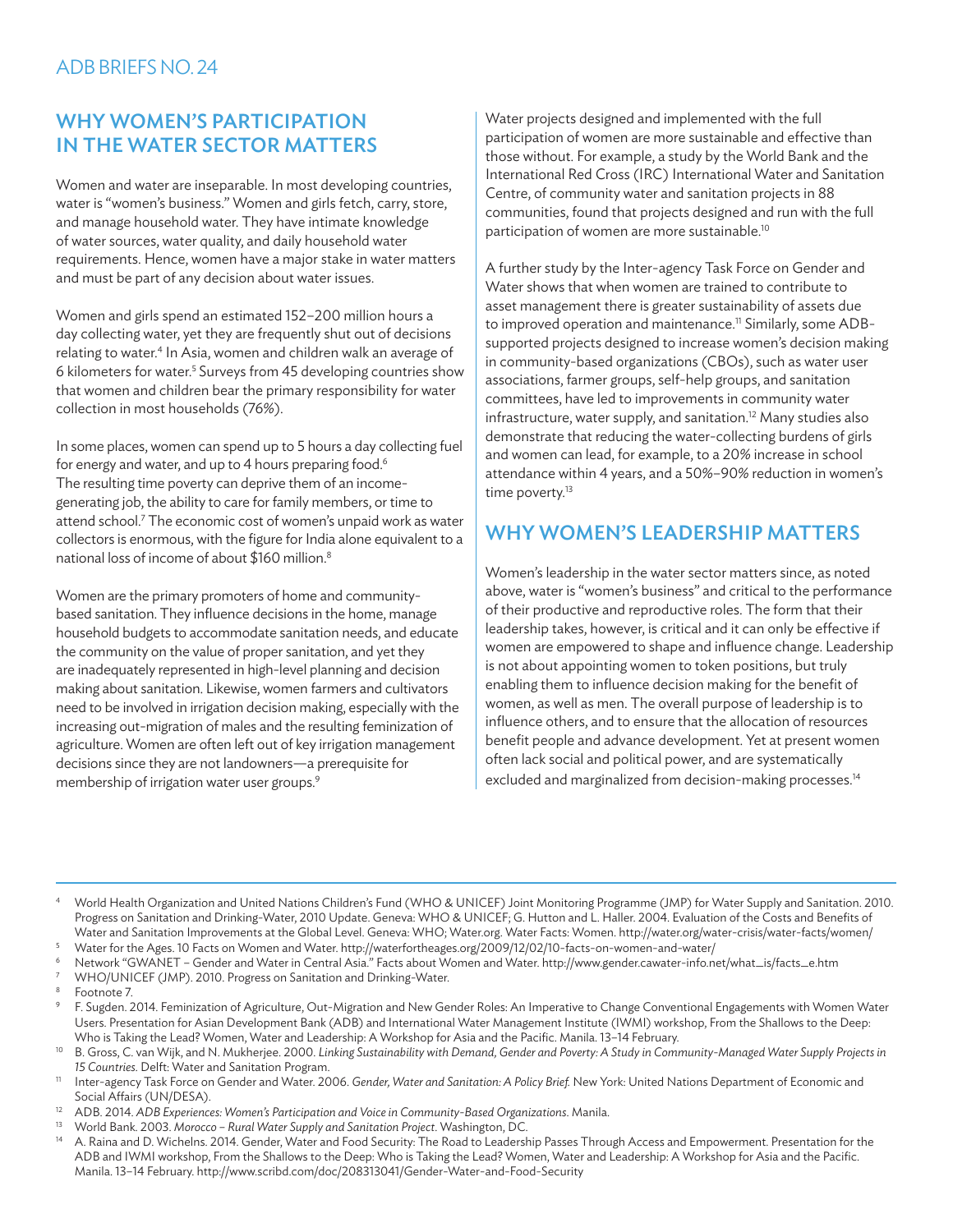# WOMEN, WATER, AND LEADERSHIP

**At the national level**, there is a high correlation between the number of women in elected positions and the formulation of policies and legislation related to women's issues, including water and agriculture services, day care, and street lighting for security. A global survey by the Inter-Parliamentary Union found that woman legislators tend to emphasize social issues, such as child care, equal pay, parental leave, and pensions; physical concerns, including reproductive rights, physical safety, and gender-based violence; and human development issues, such as poverty reduction and delivery of basic services. This partly demonstrates the principle that leadership by women, for women, can be an effective catalyst for moving the gender inequality agenda forward. Closing the "democratic gender leadership deficit," means equal representation of men and women in all aspects of leadership, including water leadership.<sup>15</sup>

**At local government level**, there is growing evidence that women's participation and leadership has transformed social norms and led to greater investment in public services by local councils. In India, one-third of seats on *gram panchayat* (village councils) are reserved for women. This has led to more investments in drinking water infrastructure and better availability of public goods.<sup>16</sup>

At a corporate level, recent studies by McKinsey & Company, and Catalyst, reveal that companies with greater gender diversity in their leadership teams outperform those with less—often by as much as 30%. The Catalyst Report revealed that Fortune 500<sup>17</sup> companies with three or more women on the Board gained a significant performance advantage over those with fewer—73%

return on sales, 83% return on equity, and 112% return on invested capital. McKinsey & Company found that companies with the highest percentage of women in executive committees delivered better performance than those with all-male executives. (They exceeded all-male executives by 41% in a return on equity and by 56% in operating results.)<sup>18</sup>

Similar results have been demonstrated in Asia. A study of nine Indian companies run by women managers shows that they had outperformed the 30 leading firms listed on the Bombay Stock Exchange in year-on-year growth rates from 2004 to 2008. In this period, they had a compounded annual growth rate of around 35% in pretax income, compared to 21% for the Bombay Stock Exchange-30 firms.19

A study of companies in Viet Nam shows similar results: companies run by women do better than those run by men. To mid-January 2009, Mekong Capital found that shares of publicly traded companies with female chief executive officers fell by just over 17%, compared with the almost 39% drop experienced by companies with male chief executives.<sup>20</sup>

**At the community level**, women's leadership has also led to improved water security and greater efficiency. Two case studies from water CBOs in Sri Lanka demonstrate both the positive impact of women's leadership in community water supply and sanitation projects, and the difficulties of challenging deeply held social norms relating to women's leadership capacities. (Boxes 1 and 3).

#### Box 1: Lalitha's Story—Making Water Connections for Women

Lalitha Nanamearchchi is the manager of the Bisowela community-run water project in Kegalle District, Sri Lanka. Prior to the establishment of the project, women in her community had been walking significant distances to fetch water for domestic use, and this "women's work" gave them little time for anything other than domestic duties. As part of an Asian Development Bank (ADB) water project, Lalitha took part in technical training and capacity building and become a leader of a community-based organization set up to improve access to water. Since the women desperately needed water, and a household water supply was critical to them, they took the main role in leadership and shouldered the chief burden in project activities. They took a keener interest in pipe-laying than the men, even working through the night to complete the project. The women leaders also initiated tree-planting programs to protect water sources and to preserve the environment. They ensured that the views of women were taken into account when identifying water resources and in assessing water needs. In all these activities women's participation was relatively high compared to that of the men. Indeed, many men in the villages opposed the project, saying, "These are not things women can do. They should stay at home." The success of the project, however, helped women become respected leaders in their communities. Lalitha's influence as a water leader led to improvements in the lives of 719 families. Lalitha says, "I must tell you how getting water empowered women not only by releasing them from the burden of water carrying, but the project also showed women that they are able to create something [that] is of so much value to society. It also gave them a feeling of achievement and self-worth."

Source: L. Nanamearchchi. 2014. Women, Power and Disempowerment: Community Women Mobilizing. Presentation for ADB and the International International Water Management Institute workshop, From the Shallows to the Deep: Who is Taking the Lead? Women, Water and Leadership: A Workshop for Asia and the Pacific. Manila. 13–14 February. http://www.scribd.com/doc/208316250/Women-Power-and-Disempowerment

- <sup>15</sup> Inter-Parliamentary Union. 2008. Equality in Politics: A Survey of Women and Men in Parliaments. *Reports and Documents 54*. Geneva.
- <sup>16</sup> J. Klugman et al. 2014. *Voice and Agency: Empowering Women and Girls for Shared Prosperity*. Washington, DC: World Bank.
- <sup>17</sup> Fortune 500 is an annual list of the 500 largest companies in the United States, as compiled by *Fortune* magazine
- <sup>18</sup> Catalyst. 2007. *The Bottom Line: Corporate Performance and Women's Representation on Boards (2004–2008).* http://www.catalyst.org/knowledge/bottom-line -corporate-performance-and-womens-representation-boards; McKinsey & Company. 2013. Gender Diversity in Top Management: Moving Corporate Culture, Moving Boundaries. Women Matter 2013. Paris. http://www.mckinsey.com/features/women\_matter
- <sup>19</sup> A. Rawani. 2009. Women Promoters Beat Big Daddies. *The Economic Times.* 8 March. http://articles.economictimes.indiatimes.com/2009-03-08/ news/28488646\_1\_growth-rate-biocon-promoters
- <sup>20</sup> *Viet Nam Business Forum.* 2009. Outperformance of Listed Companies with Female CEOs in Vietnam. February 10. http://vccinews.com/news \_detail.asp?news\_id=15399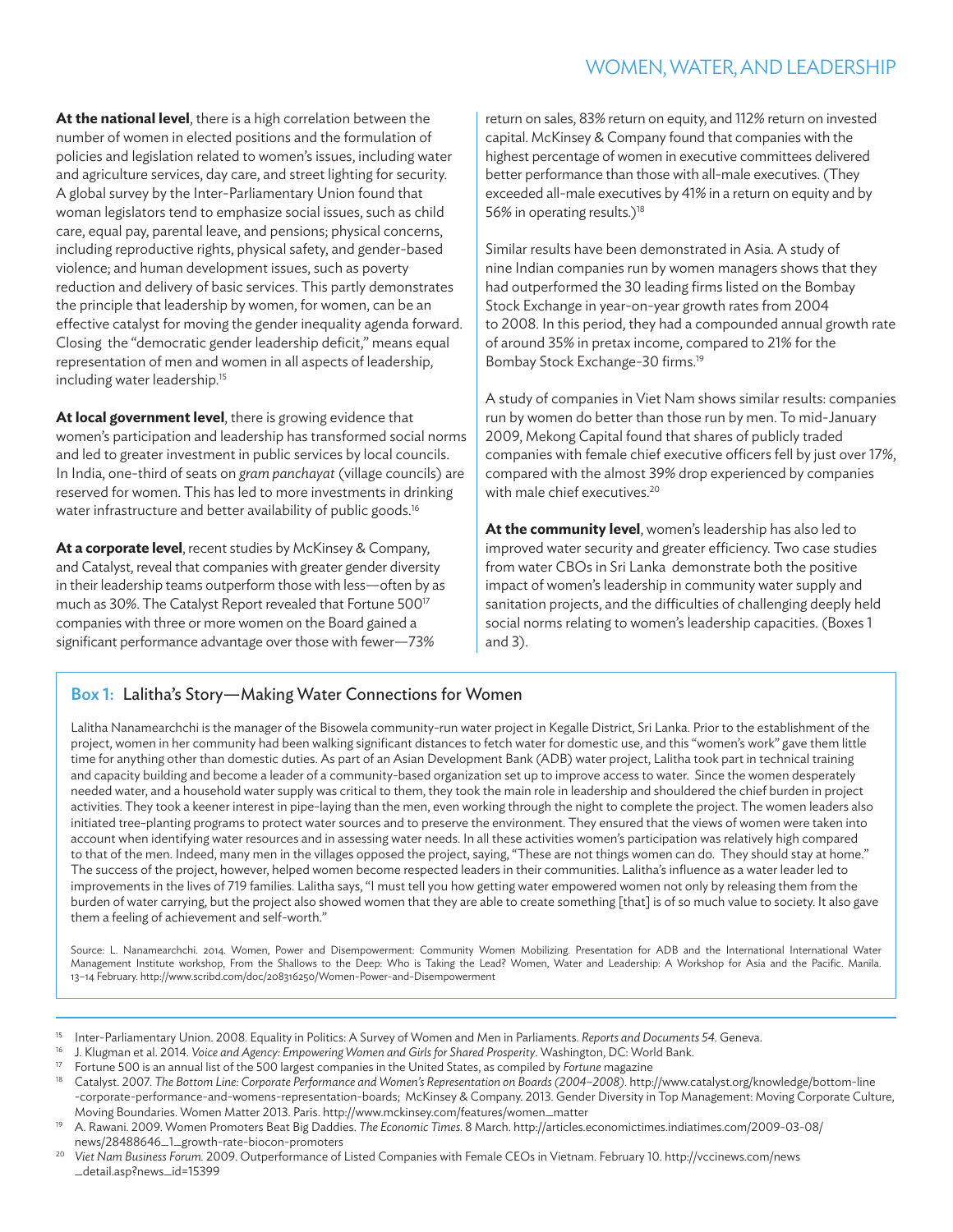#### Box 2: ADB—Building Women's Leadership in the Water Sector in the Lao People's Democratic Republic

The majority of recent water sector projects of the Asian Development Bank (ADB) have included targets and quotas for supporting women's leadership, especially in community-based water projects. Training includes building women's capacity to lead and manage water user groups and management committees. ADB has designed such projects in Bangladesh, Cambodia, Georgia, the Lao People's Democratic Republic (Lao PDR), Nepal, Pakistan, and Sri Lanka.

The project in the Lao PDR builds women's leadership skills in the water sector; provides scholarships to female high school graduates to train as water engineers, technicians, and civil and environmental engineers; and offers a mentoring program. To help increase the visibility of women in key management roles across the sector, a gender mentoring network has been established comprising qualified female experts from both private and public sectors.

Source: P. Veoravanh. 2014. Women Empowerment in the Water Sanitation Sector. Presentation for ADB and the International Water Management Institute workshop, From the Shallows to the Deep: Who is Taking the Lead? Women, Water and Leadership: A Workshop for Asia and the Pacific. Manila. 13–14 February. m/doc/208318899/Women-Empowerment-in-the-Water-Sanitation-Sector. For further information, see ADB. 2014. *Tomorrow's Women Water Leaders in Lao PDR*. Manila.

The benefits of women's participation and involvement in water sector projects are now well recognized. Participation, however, is only the first step. The next, and more critical step to close the gap in water leadership and outcomes, is women's leadership in the sector.

# WHY ARE THERE SO FEW WOMEN LEADERS IN THE WATER SECTOR?

"Missing women" in water sector leadership is largely due to the scarcity of women water professionals, entrenched cultural and traditional attitudes, gender stereotyping, and perceptions that women lack managerial and technical skills. No individual factor can adequately explain the absence of women in water governance, policy making, and water agencies. Rather, it is the confluence of the multiple elements that work in tandem to keep women at the margins of water leadership.

Undoubtedly, there are a limited numbers of women water professionals—engineers, water technicians, environment specialists, and scientists—who are qualified and ready to fill professional positions in the water sector. Gender streaming and stereotyping in secondary education functions to steer girls away from science, technology, engineering, and medicine subjects at university. Hence, few women emerge from university with qualifications in engineering and the sciences, limiting their future employment opportunities as water professionals. Even technical and vocational education programs that train water technicians are highly gender-segregated. Box 2 profiles an innovative water supply project in the Lao People's Democratic Republic (Lao PDR) that includes scholarships for female school leavers to train as water and environment engineers, and water technicians to increase the number of professional women in the water sector. More projects such as this, which provide incentives to young women to take up nontraditional courses, are required to open up future employment and leadership opportunities for women.

The lack of female water professionals is compounded by cultural attitudes, social norms, and historical and systemic gender

discrimination. Sociocultural factors may include an unconscious bias toward "male preference" for leadership, together with social norms and cultural beliefs that women make inflexible and inadequate leaders or managers. Additionally, in many technical positions, the required field activities undertaken with male colleagues, such as travel to different locations and overnight stays, may deter women, given prevailing social norms and sociocultural attitudes. These factors, combined with the absence of inspiring female role models, limited mentoring opportunities, and the challenges of maintaining a work–life balance, are just some of the reasons that explain the dearth of women in water leadership positions.

Presenters at the *Women, Water and Leadership* workshop pointed out that in the sphere of irrigation and water resources management, women are often excluded from water decision making because they are not landowners. Land ownership is a primary criterion for membership in irrigation water management committees that make key decisions about water distribution and irrigation charges. Likewise, in water resources management, decisions about how water will be allocated for crop production (cash crops versus food production), how it will be used for agriculture versus energy needs, and how watersheds will be managed, often remain in male hands.

It was also pointed out at the workshop that women frequently face institutional barriers. These may include actual or perceived deficiencies in their technical skills and experience, the absence of a clear career path, actual or perceived factors that limit their career opportunities, and a lack of transparency in promotions and appointments. Exclusion from informal male networks can also act as a barrier to women's career progression in the water sector.

The lack of female water professionals is compounded by cultural attitudes, social norms, and historical and systemic gender discrimination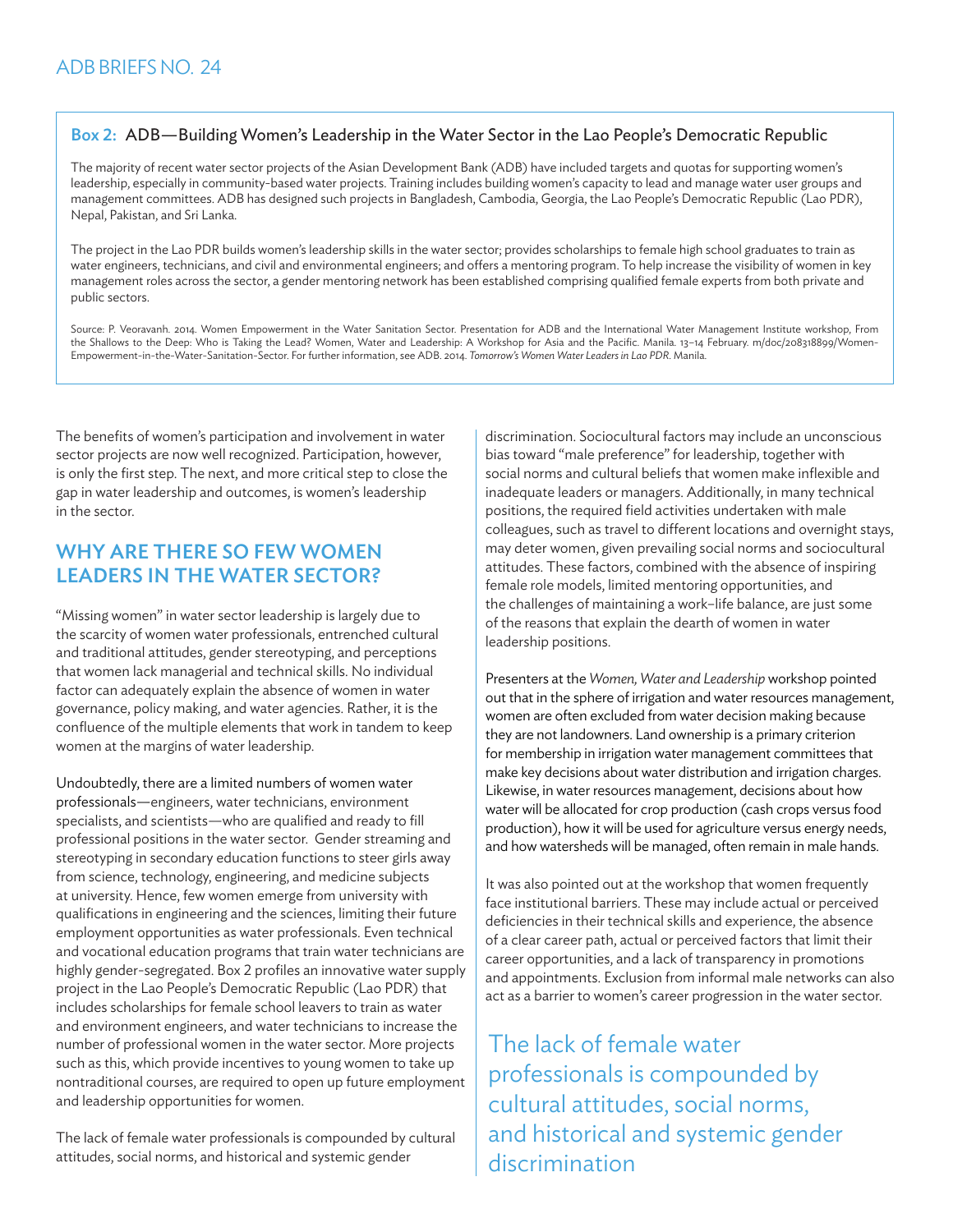# WOMEN, WATER, AND LEADERSHIP

Within communities, women who take up leadership positions are sometimes stigmatized and ostracized by powerful members of the community, as Yaso's story in Box 3 shows. Potential female leaders may be discouraged from stepping into the roles because the price to pay is too high. Yaso's experience shows that even when women succeed in making water user groups financially successful, they may face open hostility and the threat that their organization will be taken over by powerful male members of the community.

The participation and leadership of women requires significant input from them in terms of time, labor, skills, and resources. Women already have less free time than men. Without the full support of their household, women's participation in leadership costs them valuable leisure time and significantly increases their workload.<sup>21</sup>

### WHERE ARE THE WOMEN LEADERS IN THE WATER SECTOR?

There is limited sex-disaggregated data showing how women compare with men in leadership at various levels and subsectors of the water industry, although some institutional data was presented at the workshop. It revealed that women are significantly underrepresented at every level, and in every subsector. They are also notably absent at the level of international water policy decision making. Since international policy decisions often have an impact on national water policies, women's exclusion at the top level can have serious consequences.

In the United Water Supply Company of Georgia LLC, women comprise 605 (24%) of 2,543 employees, and hold 16% of



management positions. Of the company's 15 departments and 24 divisions, there are two female heads of department and three female heads of divisions. There are no female managers at the service centers. The company's gender policy states that it will increase women's representation to 30% of all employees, and 30% of management. Policy measures to achieve this include encouraging female job seekers to work for the company, and creating a special bonus system for female employees.<sup>22</sup>

In the Philippine water utility agency, Maynilad Water Services, Inc., women constitute 23% of staff, 30% of the executive, and 38% of managers and supervisors.<sup>23</sup>

#### Box 3: Yaso's Story-"Building a Wall of Support" for Community-Based Water Projects

Yasomanike Mapagedara from Kandy, Sri Lanka, is the manager of the local water community-based organization (CBO). When setting up and running the project, women leaders broke with tradition by trekking through forests to do manual work at the construction sites. They ran the CBO so well that it accumulated a lot of funds and aroused the interest of the men. Malicious rumors were spread in the community about Yaso and other women leaders, and as a result, many women left the CBO. The men believed that Yaso was blocking them from CBO funds and deliberately sabotaged the project, damaging water infrastructure, including the water lines, and burning CBO files. They also attempted to take over the leadership of the CBO. They failed, however, and Yaso continued as a CBO leader despite the difficulties. She received support from the local water board, NetWater, and the Sri Lanka Global Water Partnership. Her CBO started a catchment conservation program and made links with the Forest Department. "The qualities of a good leader include having to have a lot of patience to look for problem-solving mechanisms and to be safe and take precautions, e.g., never go to the forest alone," she says. "You have to have courage in challenging what is wrong, to build a wall of support with both men and women. There should be more programs for women leaders of CBOs, and more training workshops on management, and technical and information and communication technology skills. We also need to have a dialogue on vesting the management of catchment areas of the projects to the CBOs."

Source: Y. Mapagedara. 2014. Challenges Sri Lankan Women Face in Becoming and Being Community Leaders. Presentation for the ADB and the International Water Management Institute workshop, From the Shallows to the Deep: Who is Taking the Lead? Women, Water and Leadership: A Workshop for Asia and the Pacific. Manila. 13–14 February. http://www. scribd.com/doc/208316455/Challenges-Sri-Lankan-Women-Face-in-Becoming-Being-Community-Leaders

- <sup>21</sup> B. Resurrección. 2014. The Role of Gender and Women's Leadership in Water Governance. Presentation for the ADB and IWMI workshop, From the Shallows to the Deep: Who is Taking the Lead? Women, Water and Leadership: A Workshop for Asia and the Pacific. Manila. 13–14 February. http://www.scribd.com/ doc/208312673/The-role-of-gender-and-women-s-leadership-in-water-governance
- <sup>22</sup> N. Abuladze. 2014. Gender Equality in Water Sector in Georgia: Challenges and Perspectives. Presentation for the ADB and IWMI workshop, From the Shallows to the Deep: Who is Taking the Lead? Women, Water and Leadership: A Workshop for Asia and the Pacific. Manila. 13–14 February. http://www.scribd.com/ doc/208317700/Gender-Equality-in-Water-Sector-in-Georgia-Challenges-and-Perspectives
- <sup>23</sup> R. Gamboa. 2014. Women Water Utility Leadership: Constraints and Opportunities. Presentation for the ADB and IWMI workshop, From the Shallows to the Deep: Who is Taking the Lead? Women, Water and Leadership: A Workshop for Asia and the Pacific. Manila. 13–14 February. http://www.scribd.com/ doc/208317192/Women-Water-Utility-Leadership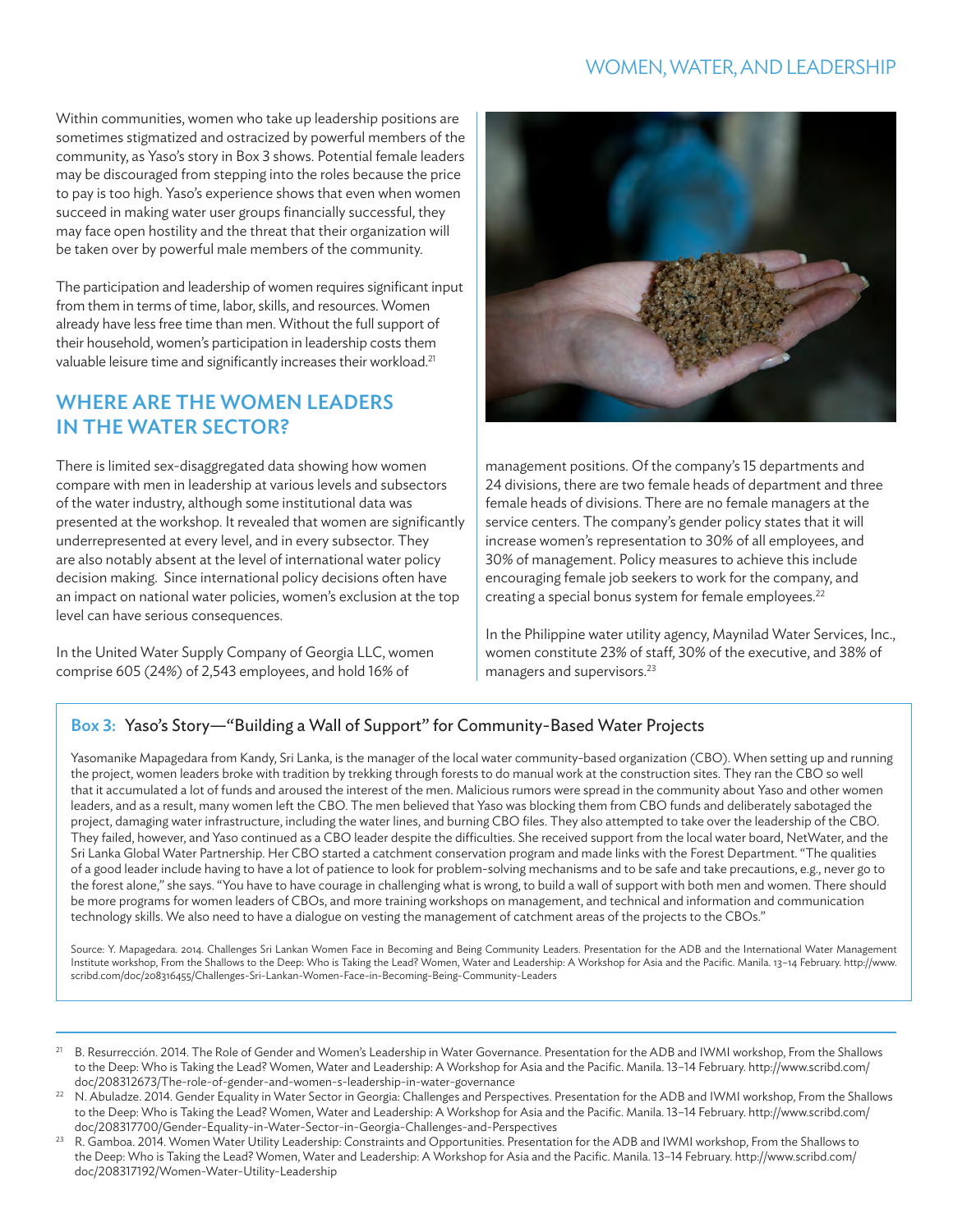# ADB BRIEFS NO. 24



In Ranhill Utilities in the State of Johor, Malaysia, women comprised 369 (almost 19%) of the 2,044 employees in 2013. Female managers constituted just over 18% of management overall and 9% of senior management, with the highest position held being that of head of information technology.<sup>24</sup> In contrast, at the Selangor Water Management Authority in the State of Selangor, Malaysia, women made up a relatively high percentage of employees (38%) and comprised 56% of the 18 heads divisions, sections, or units. Malaysia has a national gender policy mandating 30% women in decision-making positions in the corporate sector by the end of 2016. To date, the civil service has achieved 32% while progress in the private sector has been slower. Only 93 women have decision-making positions within board listed companies, which equates to only 8%.25

Malaysia has a national gender policy mandating 30% of women in decisionmaking positions in the corporate sector by the end of 2016.... *The Gender Diversity Benchmark for Asia 2014* cites Malaysia as the top performer out of six Asian countries in its representation of women in the total workforce and in its representation of women in middlelevel positions

The relative success of Malaysia at promoting women in leadership across all sectors (water and nonwater) stands out as a good practice example. *The Gender Diversity Benchmark for Asia 2014* cites Malaysia as the top performer out of six Asian countries in its representation of women in the total workforce and in its representation of women in middle-level positions. It comes in second for its representation of women at senior levels. Over half of the companies in Malaysia (52%) have achieved or exceeded gender parity at middle-management levels, and over a third (35%) of companies have done the same at senior levels. In spite of this promising progress, the overall representation of women at middle and senior levels remains low across the six countries. The regional average for middle-level management is 39%, falling to just 24% for senior levels.<sup>26</sup>

# POLICY RECOMMENDATIONS

Women leaders are needed not only in communities, utilities, and government agencies, but also at the level of international policy making, and in international nongovernment agencies so that gender-inclusive water policies can be translated to national levels.

#### **General Recommendations**

- Conduct robust research to evaluate the success of promoting women to leadership positions. Replicate good practices.
- • Build the technical and managerial skills of women as professionals and technicians in the water sector by developing their competency and expertise.
- <sup>24</sup> Z. Shariff. 2014. Involvement of Women in Water Management in the State of Johore, Malaysia. Presentation for the ADB and IWMI workshop, From the Shallows to the Deep: Who is Taking the Lead? Women, Water and Leadership: A Workshop for Asia and the Pacific. Manila. 13–14 February. http://www.scribd. com/doc/208317386/Involvement-of-Women-in-Water-Management-in-the-State-of-Johore-Malaysia
- <sup>25</sup> H. Amer. 2014. The Role of Women Leaders in Water Resources Management for the State of Selangor, Malaysia. Presentation for the ADB and IWMI workshop. From the Shallows to the Deep: Who is Taking the Lead? Women, Water and Leadership: A Workshop for Asia and the Pacific. Manila. 13–14 February. http://www.scribd.com/doc/208316037/Role-of-Women-Leaders-in-Water-Resources-Management
- <sup>26</sup> Community Business. 2014. Gender Diversity Benchmark for Asia 2014. Hong Kong, China. http://www.gdba2014.org/#labout/c1enr. The six economies in the study are the People's Republic of China; Hong Kong, China; India; Japan; Malaysia; and Singapore.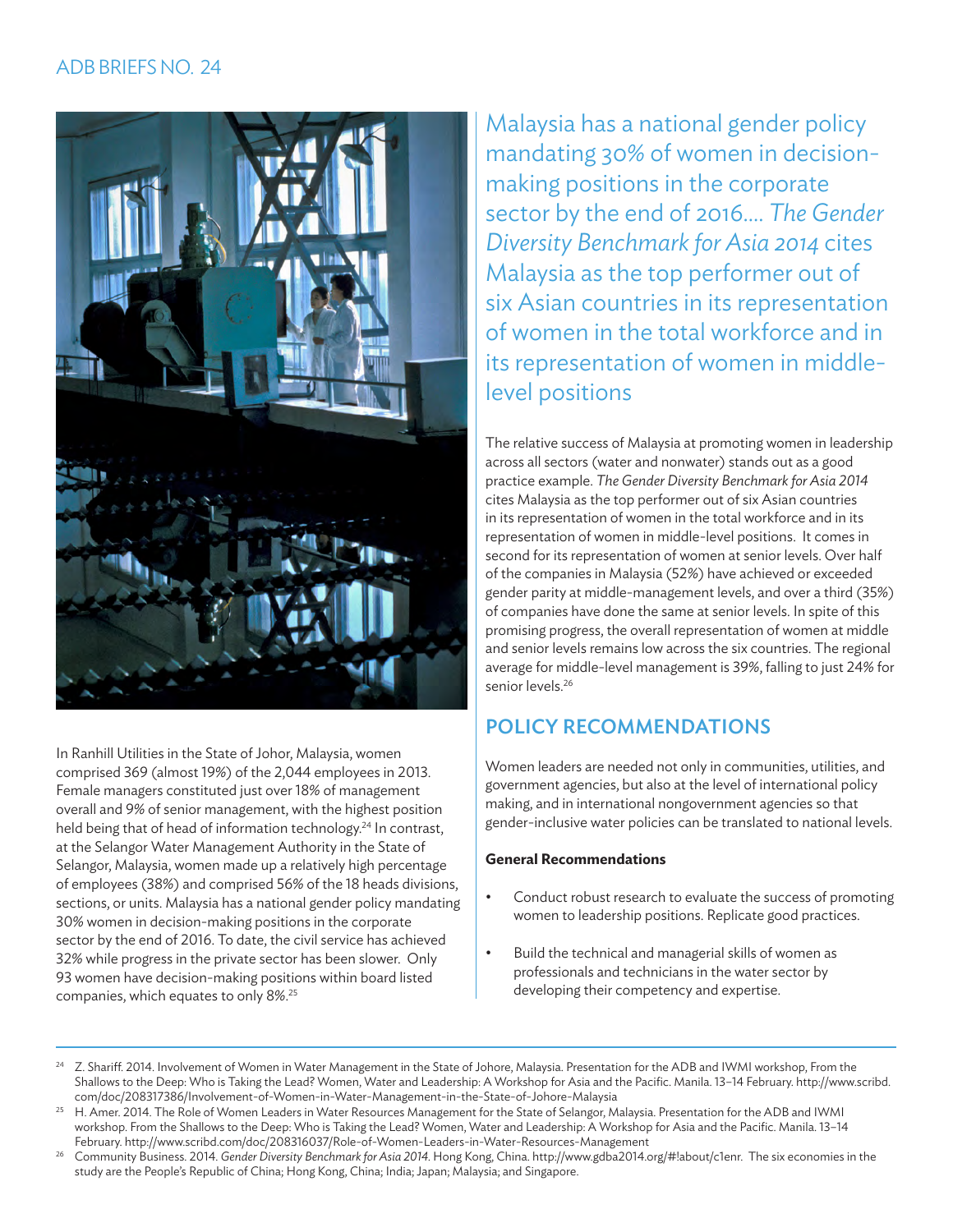# WOMEN, WATER, AND LEADERSHIP

- Build capacity for women through different modalities, such as traditional training, blended learning, coaching, mentoring, and exchange programs.
- Establish mechanisms for women to pursue technical careers in engineering, including through scholarships and "women leaders" programs for school-age girls, to expose them to the profession. Ensure that the academic curriculum contains relevant gender studies.
- Put women in leadership posts, but note that this will not automatically make them good leaders. Give them support in the form of technical knowledge of the water sector, management skills, and the confidence to make decisions. This requires short- and long-term investments from governments, utilities, and agencies.
- Continue gender mainstreaming and gender sensitization for all water-related institutions.
- Link governments and water agencies with universities and technical and vocational education and training institutions to encourage more women into the water sector.

#### **Policy and Legislation**

- Develop gender-inclusive policies and enact legislation to accelerate women's advancement.
- Establish temporary special measures with targets, authorized by legislation to proactively increase the numbers of women in professional, technical, and managerial roles within the water industry.
- Enable more women to engage in international policy dialogues.

#### **Education and Training**

- Provide young university graduates with practical training, apprenticeships, internships, or short-term job placements in utilities or technical departments to give them practical experience and an overview of the sector.
- Provide women with scholarships for professional and technical education in the water sector and link them with utilities and water agencies (Box 2).

#### **Utilities and Government Agencies**

- Assess institutional gender capacity and build a pipeline for women professionals in the middle-management levels, not just at the top.
- Set targets for training women staff.



#### **Community**

- • Train communities in gender equality so that they welcome and support women water leaders (Box 4).
- • Strengthen CBOs, irrigation groups, water user associations, and women's groups and increase the number of women leaders within them through the use of temporary special measures, quotas, and targets.

Establish temporary special measures, with targets authorized by legislation to proactively increase the number of women in professional, technical, and managerial roles within the water industry